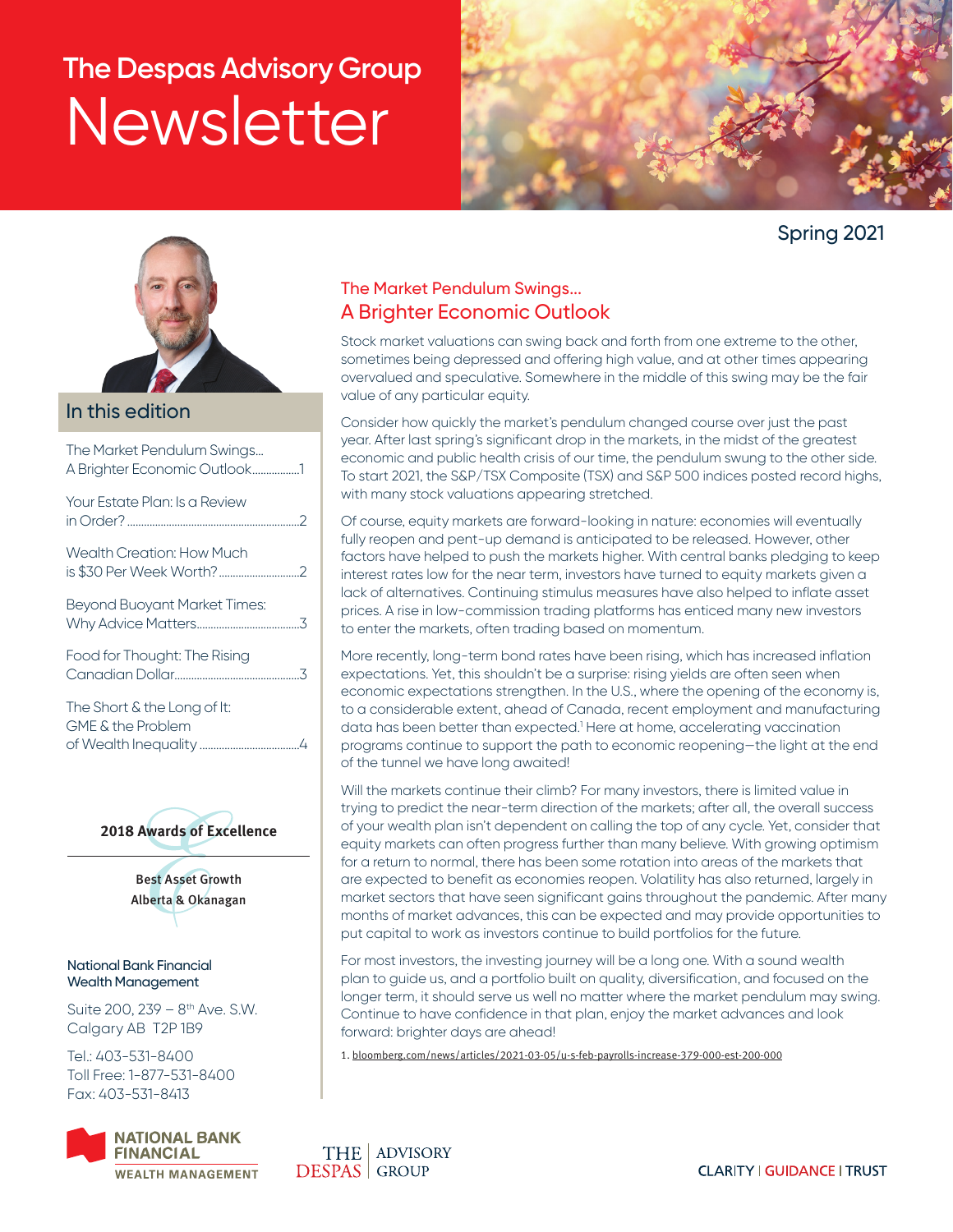# Your Estate Plan: Is a Review in Order?

When was the last time you reviewed your estate plan? While this should be done at least every five years or when personal circumstances change, the pandemic reminds us of the value in revisiting plans when circumstances around us also change.

As part of your review, one place to start is with those appointed to help carry out your estate plan: the attorney (mandatory) named under power of attorney (POA) documents and the executor (liquidator) of your will. Here are a few considerations:

The importance of checking in. When was the last time you spoke to your named executor or attorney about the role? The pandemic may have altered an individual's capacity to act on your behalf. A front-line healthcare worker may not be able to manage additional duties if under significant work obligations. Immune-compromised individuals may be unable to safely perform certain functions of the role. If the individual is not aware that they have been appointed, consider that court intervention will be required if they are unwilling or unable to act and an alternate has not been named. Under normal circumstances, this is a lengthy and costly process; throughout the pandemic, this has been complicated by further delays as court operations have been impacted in many provinces.

The value in communicating the "basics." Have you provided direction to help support those acting on your behalf? With your executor/attorney, have you communicated where important documentation can be found? This is important to prevent an unnecessary search, and with many businesses now having reduced operations (including banks, law firms), access to documents may be made more challenging. Is your executor/attorney aware of the financial or healthcare choices you wish to make in the event of incapacity?



The health consequences of COVID-19 have highlighted the differing outcomes that some may find more controversial, such as the use of a ventilator for life support.

Is your executor/attorney aware that tasks may need to be carried out differently? There have been positive changes as a result of the pandemic; many provinces have allowed for virtual witnessing of certain documents or electronic submissions for some court-related applications.\* However, the pandemic has also made seemingly easy procedures more difficult or time-consuming, such as constraints on in-person meetings. Jointly appointed executors/attorneys may struggle to effectively act in unison. With limits on travel, if an executor/ attorney doesn't live locally, can they fulfill their role?

In some cases, changes may be needed, such as appointing temporary alternatives during this period. However, the impact of the pandemic on those appointed to support you is just one area to contemplate as you review your estate plan. For a discussion on this, or other aspects of your estate plan, please get in touch.

\* Some measures have been approved under emergency conditions and may be temporary.

## **Spring Cleaning Your Estate Plan**

#### Here are five questions that may prompt a review:

- **1** Is my plan structured in a way that promotes efficient administration and limits expense?
- **2** Will my plan minimize family effort or even controversy?
- **3** Are my assets structured to limit exposure to potential liability (i.e., former spouses, creditors)?
- **4** Do I have protection in place to allow my family to make financial and healthcare decisions in the event I am unable?
- **5** Can my family maintain their current lifestyle if I am no longer able to contribute?

# Wealth Creation: How Much is \$30 per Week Worth?

Success in building wealth has always started with saving. What may seem like a little can make a big difference over time if you're able to stick to a regular savings plan.

If you have (grand)children learning about finances, the table to the right may be a worthwhile share. It shows the potential impact that just \$30 per week of savings—or \$1,560 per year —can have down the road based on various rates of return. It's a good reminder of the power of time and compounding as we save for the future.

For those wanting to save more, it may be as simple as making moderate lifestyle changes, such as reducing impulse purchases or giving up the daily designer coffee. Perhaps the pandemic has reduced your discretionary spending, and these funds can be invested to make a significant impact on your future nest egg.

#### How Much is \$30 per Week Worth?

|       | Annual Rate of Return* |           |           |  |
|-------|------------------------|-----------|-----------|--|
| Years | 4%                     | 5%        | 6%        |  |
| 30    | \$90,226               | \$108,194 | \$130,587 |  |
| 40    | \$153,655              | \$198.383 | \$258,894 |  |
| 50    | \$248,216              | \$346,925 | \$492,335 |  |

\* Assumes compounding at monthly rate, no taxes or fees. For illustrative purposes only.

As the old saying goes, "mighty oaks from little acorns grow," and it all starts with saving. The contract of the contract of the contract of the contract of the contract of the contract of the contract of the contract of the contract of the contract of the contract of the contract of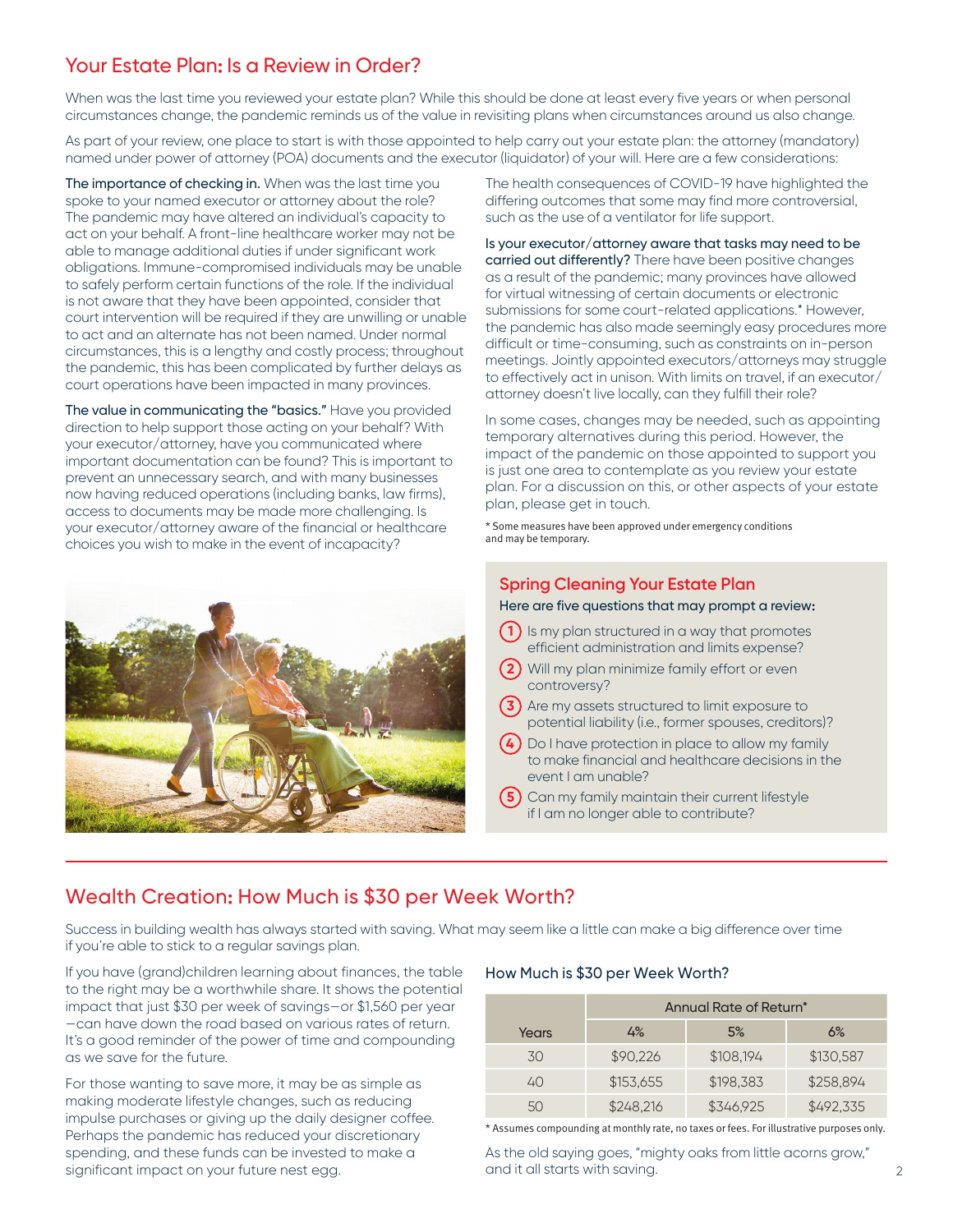# Beyond Buoyant Market Times: Why Advice Matters

If there's one thing that the pandemic has taught us, it is to expect the unexpected. The financial markets hit all-time highs to start the year, despite what has been happening on the ground. As markets advanced, many stocks invariably became winners. This has helped to drive confidence in many investors. While investing during bull market times may appear to be a winning strategy, longer-term investors should not forget that markets are cyclical in nature.

Seasoned investing involves a variety of elements that may easily be overlooked during good times. Over recent months, with the rise in attention to low-cost and commission-free platforms, many investors have found success in simply trading on momentum and noise, without understanding the fundamentals of their investments. In times like these, the prices of securities often become stretched, but over the long run, the markets will generally correct themselves to reflect the fair value of the companies traded.



A recent study looked at the trading activity on a popular commission-free platform over the past two years. It showed that the top 0.5 percent of stocks bought each day experienced return reversals, or losses, of approximately 5 percent, on average, over the following month. Why did

this happen? According to the study, many of these investors were inexperienced and tended to chase performance. Furthermore, the commission-free nature of the platform encouraged trading, which led to speculative behaviour.<sup>1</sup>

Seasoned portfolio management also involves managing risk. As advisors, we use techniques such as asset allocation, diversification, and rebalancing, while taking into account an investor's risk tolerance and time horizon, to adjust and help protect portfolios throughout the inevitable market cycles. Our focus is to help preserve capital while generating wealth over the longer term, recognizing that most investors will be investing over multiple market cycles.

What will happen during a market downturn, a time in which some investors may panic or make rash decisions? Professional advice can help to manage emotions during these critical times, something that many investors may find challenging. A study that tracked investors over a longer period of time showed that self-directed investors significantly underperformed the markets over time, likely because they acted on emotion. These investors often traded too frequently, having a tendency to sell winning investments more quickly and hold on to losing investments in the hope that they would regain their losses. The study concluded that, in the words of Benjamin Graham, "the investor's chief problem—and even his worst enemy—is likely to be himself."2

Wealth management advice can often go beyond investing. This may include exploring tax-efficient strategies, planning for retirement, using asset protection or enhancement tools and even supporting estate planning. There are many resources available to help guide the path to achieving your financial goals. And, by having support for the management of your wealth, you can focus on what is important to you.

1. [papers.ssrn.com/sol3/papers.cfm?abstract\\_id=3715077](https://papers.ssrn.com/sol3/papers.cfm?abstract_id=3715077) • 2. [https://faculty.](https://faculty.haas.berkeley.edu/odean/Papers%20current%20versions/Individual_Investor_Performance_Final.pdf) [haas.berkeley.edu/odean/Papers%20current%20versions/Individual\\_Investor\\_](https://faculty.haas.berkeley.edu/odean/Papers%20current%20versions/Individual_Investor_Performance_Final.pdf) [Performance\\_Final.pdf](https://faculty.haas.berkeley.edu/odean/Papers%20current%20versions/Individual_Investor_Performance_Final.pdf)

# Food for Thought: the Rising Canadian Dollar

Over the past year, the Canadian dollar (CAD) has been gradually appreciating in value, rising by 15 percent after it fell to a low of 0.69 USD in March 2020. What's driving the loonie's flight?

Oil prices, which briefly turned negative in April 2020, were one reason why the loonie struggled. The CAD is largely impacted by the price of oil since Canada earns a large portion of its U.S. dollars (USD) from the sale of oil. As oil prices have rebounded to pre-pandemic levels, this has helped to strengthen the CAD.

At the same time, the USD has been losing its lustre. Significant U.S. stimulus actions have increased the money supply, creating concerns about future inflation and placing downward pressure on the greenback. With near-zero interest rates and a yield on U.S. government bonds closer to that of other developed nations, this may reduce demand for U.S. treasuries and further weaken the USD.

Will the loonie continue its upward flight? Here is some "food for thought." The "Big Mac Index," published by The Economist magazine, is a fun tool to make exchange rate theory digestible. It compares the purchasing-power parity (PPP) of global currencies. PPP suggests that over the long run, exchange rates should adjust so that an identical basket of goods/services costs the same in each country. Instead of using a basket of goods, it creates an exchange rate by comparing the cost of a Big Mac in a nation's currency to its cost in the U.S. Comparing

this to the prevailing exchange rate determines whether a currency is considered under- or over-valued. The bar chart shows the under/over-valuation of the CAD versus the USD based on the Big Mac. The actual exchange rate is shown on the blue line.

Currency fluctuations are a normal part of the financial markets. While a stronger CAD may provide better buying opportunities to purchase U.S. assets, for longer-term investors, the impact of currency changes on returns has the tendency to even out over time.

## Big Mac Index Over/Under Valuation: CAD vs. USD 2011 to 2021 (Jan.)



Source: January data: [github.com/TheEconomist/big-mac-data](https://github.com/TheEconomist/big-mac-data), accessed 2/11/21.

3